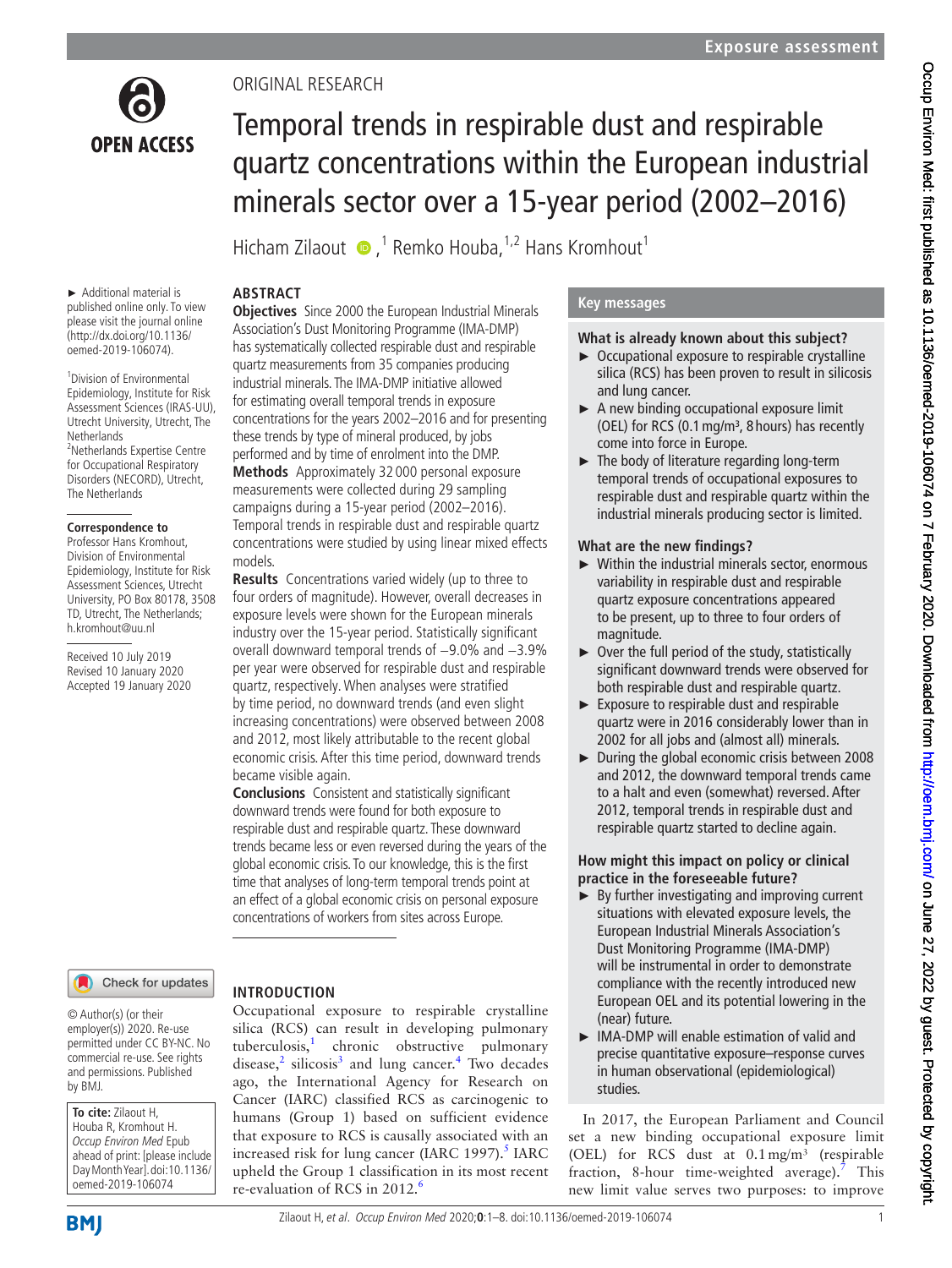workers' health protection by reducing occupational exposure to RCS and to create more harmonised EU-wide protection of workers against carcinogens.<sup>6</sup> In comparison, the EU Scientific Committee on Occupational Exposure Limits<sup>[8](#page-6-7)</sup> recommended a health-based limit of 0.05 mg/m<sup>3</sup> in 2003. The US Occupational Safety and Health Administration' final rule on RCS, published in 2016, established two standards—one for the construction industry and one for general industry and maritime,<sup>9</sup> which came into effect in 2017 and 2018, respectively. Both standards require employers to protect worker from RCS exposures above the recently established permissible exposure limit of 0.05mg/ m<sup>3</sup>, averaged over an 8-hour shift.<sup>[9](#page-6-8)</sup>

In 2000, a discussion was started within the European Industrial Minerals Association (IMA-Europe) to address the need to monitor occupational exposure to respirable dust and in particular to RCS in the dust within its member companies. IMA-Europe is mainly composed of small-sized and medium-sized enterprises, but also includes some of the world's leading international companies. The 500 mineral member companies operate more than 700 mines and quarries and 750 plants throughout Europe. IMA-Europe represents the European producers of andalusite, bentonite, borates, calcium carbonate, cristobalite, diatomite, dolomite, feldspar, kaolin, kaolinitic clays, lime, mica, quartz, sepiolite, talc, vermiculite and wollastonite. A prospective IMA-Europe Dust Monitoring Programme (IMA-DMP) was initiated to build a body of statistically reliable data that could be used in discussions with authorities about future OEL setting and which would be suitable for future epidemiological studies.<sup>10</sup> This, still ongoing, initiative also allowed participating companies to check compliance with OELs set by regulatory authorities at the European level and in the respective countries, to identify hotspots with high exposures and to implement further control measures where needed. In a recent editorial on the need for more exposure surveillance in the field of occupational health, the IMA-DMP initiative was referred to as an outstanding example.<sup>11</sup> At the start of the project, predominantly sites of companies in Western Europe participated in the IMA-DMP. More recently, from 2010 onward, also sites from Eastern Europe, Russia, Turkey and Ukraine enrolled into the programme. At present, the IMA-DMP database contains the largest number of occupational personal exposure measurements of respirable dust and RCS (quartz) collected systematically within a single industrial sector.<sup>10</sup> The body of literature regarding (recent) long-term temporal trends in occupational exposures to RCS is small. Within the US silica sand industry, a clear annual downward trend in quartz exposure of 11% per year for the period 1946–1996 has been reported.<sup>[12](#page-6-11)</sup> In China, for the years 1950 to 1987, exposures to total dust and respirable silica were assessed in 20 mines and 9 pottery factories. Downward trends in quartz exposure of 5% and 7% per year were seen for total dust and RCS, respectively.<sup>[13](#page-6-12)</sup> A recently published study showed an 8% annual downward trend in exposure to respirable RCS in the Australian mining sector for the years 1986–2014.[14](#page-6-13) The multicentre SYNERGY study (pooled analysis of case-control studies on the joint effects of occupational carcinogens in the development of lung cancer) showed decreasing quartz concentrations by 6% per year across a wide range of industries predominantly in Europe over almost three decades  $(1976-2009).$ <sup>15</sup> Data from measurements made in British quarries between 1984 and 2004 and included in the SYNERGY study also showed annual average respirable dust levels decline with 6% per year, but corresponding quartz levels decreased at a much slower rate of  $1.2\%$  per year.<sup>1</sup>

From the start of the IMA-DMP project, the importance of a common protocol and a well-defined measurement strategy

was seen as a necessity. In addition, quality control criteria were introduced to obtain representative and reliable exposure data.<sup>[10](#page-6-9)</sup>

The objective of this analysis of measurement data collected within the IMA-DMP was to estimate temporal trends in exposure to respirable dust and respirable quartz for workers within the European minerals industry over a 15-year period from 2002 to 2016. The detailed information present in the database allowed to analyse these trends by type of mineral produced, by (standardised) job performed and by time of enrolment into the DMP. Changes in these long-term trends due to global macroeconomic developments were studied as well.

# **Materials and methods**

## **IMA-DMP database**

The longitudinal prospective IMA-DMP exposure database contains personally measured respirable dust and respirable quartz concentrations. Measurements used for the analyses reported here were taken during 33 sampling campaigns between winter 2000/2001 and winter 2016/2017. The respirable dust and quartz exposure data originated from 163 sites owned by 35 companies located in 23 European countries. Companies in Belgium, Denmark, Finland, France, Germany, Greece, Italy, The Netherlands, Norway, Portugal, Spain, Sweden, Switzerland and the UK participated from the start (2002) and were defined as 'original participants'. Companies or sites in Austria, Bosnia, Czech Republic, Hungary, Poland, Russia, Slovakia, Turkey and Ukraine joined the project later (from 2010) and are designated as 'recent participants'. In our previously published paper,<sup>[10](#page-6-9)</sup> we have described in detail the organisational structure within IMA-DMP. Briefly, the company-specific exposure data are sent to IRAS-UU and, after meeting rigorous quality criteria, entered into the central IMA-DMP database. The data are not publicly available and are not shared between companies in order to maintain confidentiality. Yet, results of statistical analyses of pooled data are being discussed during biennial debriefing with Occupational Health and Safety representatives from the participating companies. More details of the IMA-DMP database (as it existed per 1 May 2015) can be found in the same paper.<sup>[10](#page-6-9)</sup> For the temporal trend in respirable dust and respirable quartz analyses, a selection was made of measurements present in the exposure database as per 1 July 2017 (31760 respirable dust and 27148 respirable quartz measurements).

Our a priori exclusion criteria are presented in [figure](#page-2-0) 1. In short, measurements with extreme concentrations  $(>100 \text{ mg/m}^3)$ for respirable dust and  $>10$  mg/m<sup>3</sup> for respirable quartz), most likely due to measurement procedure errors, tampering with samples or extreme conditions were considered outliers and excluded. Also, measurements with a sampling duration shorter than 4hours and longer than 10hours were excluded. Exposure measurements with missing 'worker ID' data were excluded. In addition, the first three campaigns (campaigns 1–3) and the most recent campaign (campaign 33) were excluded because of limited amounts of data available in these campaigns, leaving data from 29 sampling campaigns for analyses. Consequently, the temporal trend analyses considered 25539 respirable dust and 22593 respirable quartz measurements collected between summer 2002 and summer 2016 during 29 campaigns, which amount to 80% and 83%, respectively, of the data present in the database per 1 July 2017.

As described previously,<sup>10</sup> a standardised common protocol was developed in 2000 and submitted to each of the participating companies. This protocol included all requirements related to how the measurements for the IMA-DMP should be performed.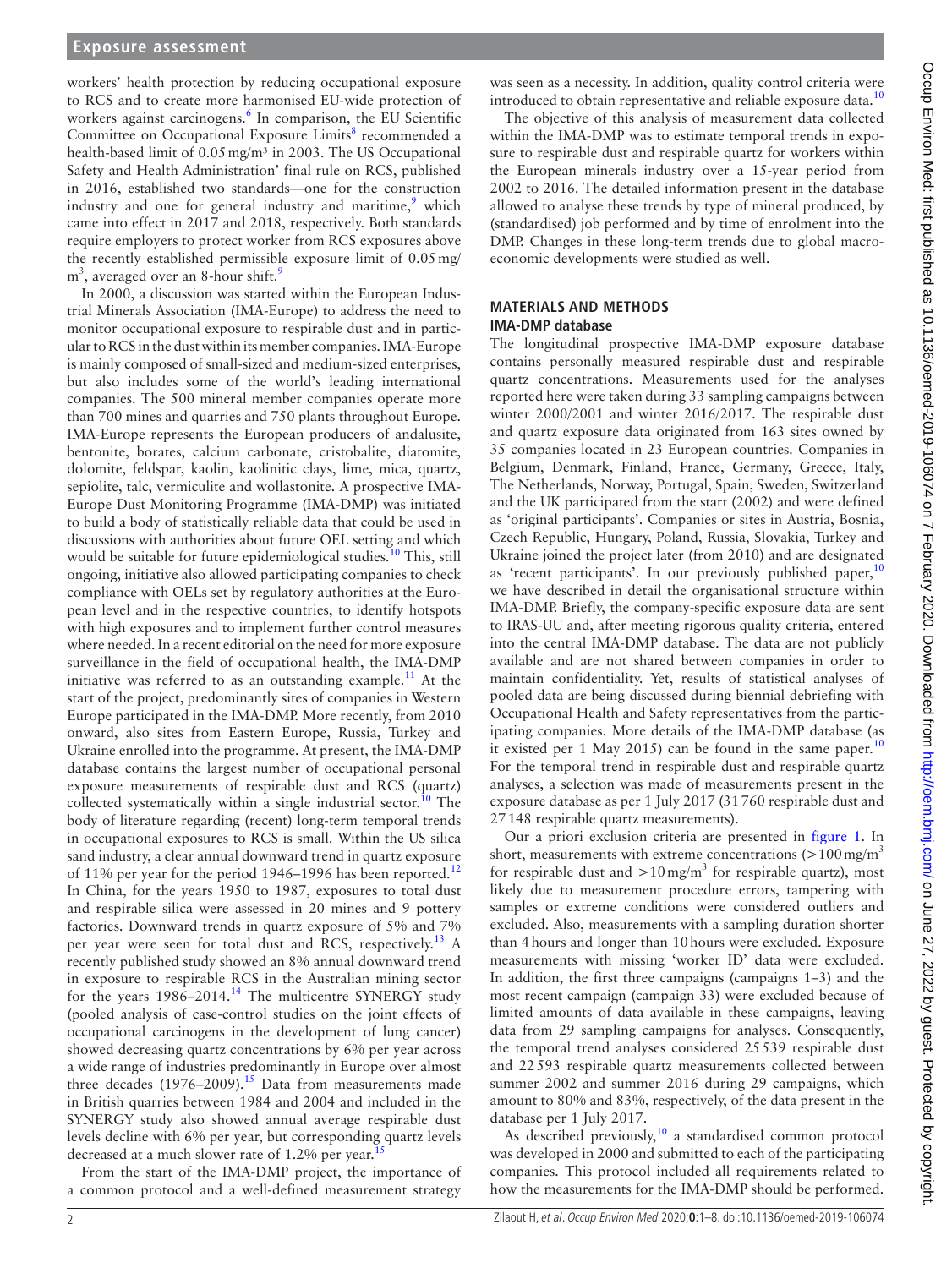



<span id="page-2-0"></span>**Figure 1** Flow chart of exclusion criteria applied within the European Industrial Minerals Association's Dust Monitoring Programme (IMA-DMP) database.

Briefly, personal measurements had to be collected per specific site-job-campaign combination. A unique worker code had to be registered to identify monitored workers. To avoid interlaboratory differences, internal and (accredited) external laboratories are supposed to participate in an interlaboratory round-robin exercises. To what extent this is common practice in the involved laboratories is unclear. Complementary information concerning type of minerals mined or used in the production processes was collected at enrolment and later when new companies and sites entered the programme. The sampling devices had to be either personal respirable dust cyclones with a filter or multifraction samplers containing a sized-selective foam matrix. All samplers used had to be in conformity with the European standard EN-481 (NEN-EN481, 1993).

Appropriate correction factors were applied to account for differences in sampling and analytical efficiency between samplers. The corrections were based on published ratios from different field and experimental studies. The derived correction factors are shown in [online supplementary material 1.](https://dx.doi.org/10.1136/oemed-2019-106074) Quartz concentrations had to be determined with either X-ray diffraction or Fourier transform infrared spectroscopy.

#### **Imputations**

Three thousand two hundred six of 25539 (13%) respirable dust measurements and 6306 of 22593 (28%) respirable quartz measurements resulted in concentrations below the limit of detection (LoD). To prevent overestimation of measures of central tendency and underestimation of variability in exposure concentrations, we resorted to multiple imputation techniques for concentrations below the LoD following the method described by Jin *et al*. [16](#page-7-0) The imputation was repeated 20 times, creating 20 datasets in order to take into account uncertainties in imputed data.

#### **Linear mixed models to describe temporal trends**

Measured exposure concentrations appeared to be log-normally distributed. Therefore, all statistical analyses were carried out on log-transformed concentrations. Linear mixed effect models to estimate temporal trends were elaborated using the PROC MIXED procedure in SAS software V.9.4. In the mixed model, the hierarchical structure of the data was taken into account. Collected repeated measurements on individual workers were nested within job titles, which were consequently nested within a site. A mixed model was fitted with fixed effects for temporal trend (sampling campaign) and random effects of site, job title nested within a site and a random effect worker within job title within a given site. The model can be described as follows:

 $Y_{\text{siwd}} = \beta_0 + \beta_1 \text{Campalign} + \alpha_s + \alpha_{\text{si}} + \mu_{\text{siw}} + \varepsilon_{\text{siwd}}$ 

where  $Y_{swd}$ =the log-transformed exposure concentration measured on day d*=*1, 2, …, d*,* for worker w=1, 2, …, w, in a job title  $j=1, 2, ..., j$ , at site  $s=1, 2, ..., s$ ;

 $\beta_0$ =true underlying mean of log-transformed exposure (intercept);

β1 Campaign=fixed effect per sampling campaign (temporal trend);

 $\alpha$ <sub>s</sub>=random effect of site s;

 $\alpha$ <sub>s</sub>=random effect of job title j within site s;

 $\mu_{\text{sky}}$ =random effect of worker within job title j within a site s; and

 $\varepsilon$ <sub>siwd</sub>=random day-to-day effect for day d for worker w within a job title j within site s.

The linear mixed modelling was repeated 20 times and the results were summarised by using SAS procedure MIANA-LYZE. The temporal trends obtained from the mixed models were expressed as percentages temporal change per sampling campaign (half-year period). Stratified analyses were carried out by job title, by type of mineral and by three time periods (2002– 2008, 2008–2012 and 2012–2016).

In our attempts to analyse macroeconomic effect, especially the effect of the global economic crisis, we stratified the data in three time periods; before (2002–2008), during (2008–2012) and after (2012–2016) the global economic crisis.

Additionally, cubic spline models were used to visualise the temporal trends in a less restricted (non-linear) manner. Five knots at the campaigns 6 (2003), 13 (2006), 21 (2010), 26 (2013) and 31 (2015) were placed. The restricted cubic splines models were fitted in SAS using Frank Harrell's<sup>17</sup> macro %RCSPLINE to create the spline terms in the mixed model.

#### **Results**

The estimated geometric means for a specific job at a specific site during a specific sampling campaign were plotted against sampling campaign, as shown in [figure](#page-3-0) 2A,B. [Figure](#page-3-0) 2A shows that geometric mean respirable dust concentrations per job per site per campaign varied over three orders of magnitude from  $0.01$  to 10 mg/m<sup>3</sup>. Geometric mean respirable quartz concentrations per job per site per campaign varied even more at four orders of magnitude from 0.1 to  $1 \text{ mg/m}^3$  [\(figure](#page-3-0) 2B).

An unadjusted spline was plotted through the median geometric means respirable dust and respirable quartz concentrations, showing the trends in exposure levels over time. We estimated two separate curves for the original and more recent participants in the IMA-DMP. The curves for respirable dust and quartz for the original participants in [figure](#page-3-0) 2A,B show an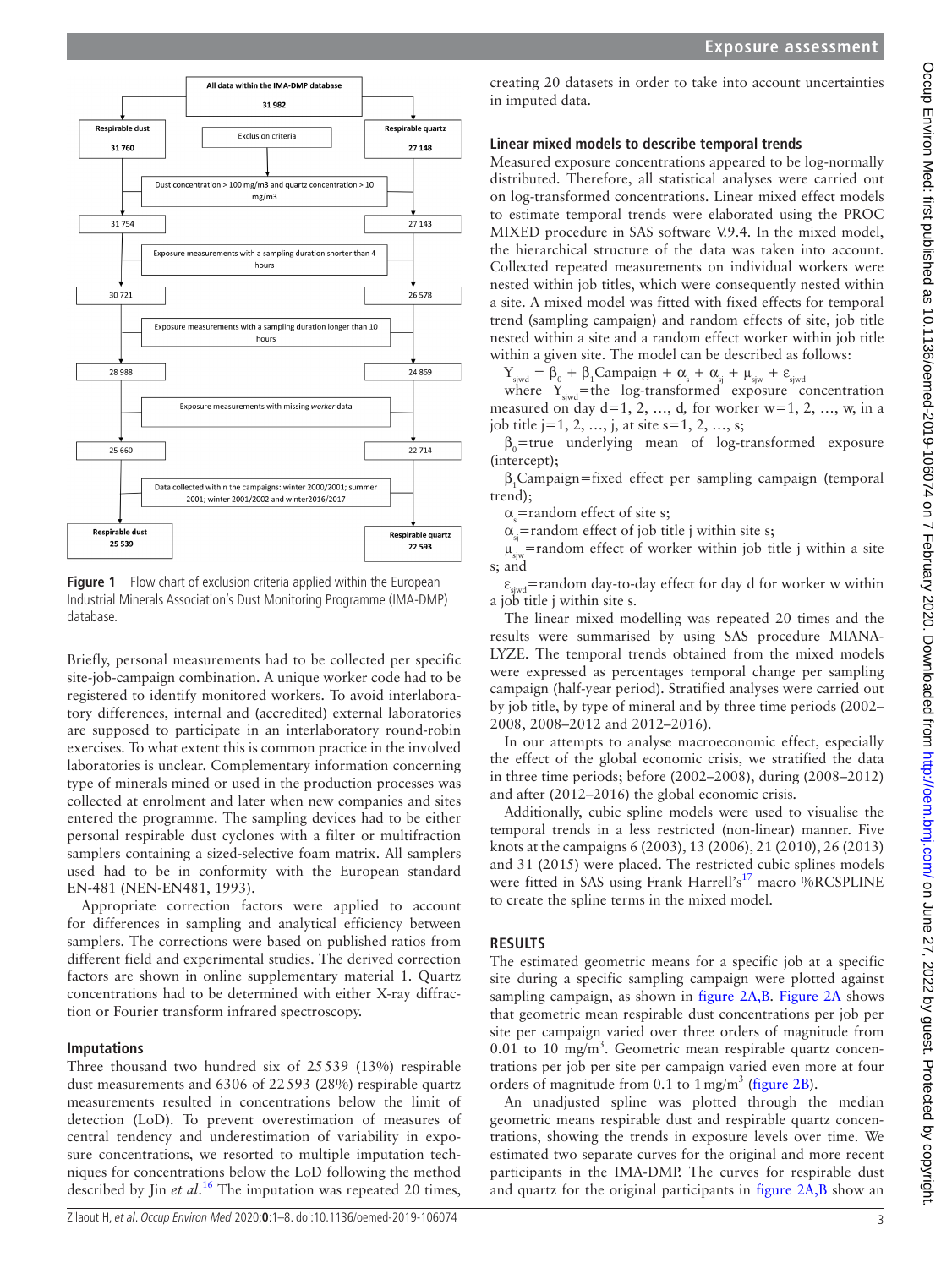



<span id="page-3-0"></span>**Figure 2** (A) Unadjusted temporal trends in geometric mean respirable dust concentration (mg/m<sup>3</sup>). (B) Unadjusted temporal trends in geometric mean respirable quartz concentration (mg/m<sup>3</sup>).

overall downward temporal trend in median geometric mean concentration over the 15-year period. The median respirable dust concentrations decreased roughly fourfold from 0.52mg/  $m<sup>3</sup>$  in 2002 to 0.12 mg/m<sup>3</sup> in 2016. The median respirable quartz concentration declined less steeply about twofold from 0.018 mg/m<sup>3</sup> in 2002 to 0.009 mg/m<sup>3</sup> in 2016.

The trend for respirable dust in [figure](#page-3-0) 2A suggests a steep decline in concentration levels in the first few years of the project. However, this downward trend reversed in 2008 and even started to increase slightly until 2012, after which it started to decrease again. [Figure](#page-3-0) 2B suggests the same phenomenon for respirable quartz where an overall decrease in exposure over the full period of 15 years is interrupted by a short period of increase in exposure between 2008 and 2012. Sites enrolled recently had clearly higher exposure levels in 2010, compared with original sites participating already for 10years in the IMA-DMP. These differences in exposure levels between original and recent participating countries were no longer discernible in 2016.

[Table](#page-4-0) 1A shows the number of sites and observations for all, original and recent participating countries. In addition, estimated geometric means in 2002, 2010 and 2016 and estimated temporal trends, obtained from a linear mixed model adjusted

for site and job, are presented in [table](#page-4-0) 1A. Overall, we found statistically significant, consistent downward temporal trends of −4.6% and −2.1% per sampling campaign (which translates to −9.0% and −3.9% per year) over the 15year period for respirable dust and respirable quartz, respectively.

Similar statistically significant consistent downward temporal trends were found for the sites enrolled from the start of the dust monitoring programme from whom 95% of data in the IMA-DMP database originated. However, for site and job, adjusted temporal trends estimated for the recently enrolled sites (between 2010 and 2016) suggested an increase in exposure levels by  $+1.6\%$  and  $+5.6\%$  per sampling campaign for respirable dust and respirable quartz, respectively. Both of these trends, however, were not statistically significant due to the still limited amount of collected data and large variability.

Temporal trends and geometric means were estimated for each job and each mineral, as shown in table [1B,C](#page-4-0). For respirable dust, statistically significant consistent downward temporal trends per campaign were found for all jobs ([table](#page-4-0) 1B). These trends ranged between −2.9% for 'crusher' to −8.4% for 'plastification worker'. Statistically significant temporal trends for respirable quartz were also observed for almost all jobs (except for the 'crusher'). They ranged from −10.1% for 'plastification worker' to −1.3% for 'quarry worker'. In general, the downward temporal trends for respirable dust were steeper than for respirable quartz for all jobs except for 'plastification worker'.

For respirable dust, statistically significant consistent downward temporal trends were found for all minerals produced, ranging from −2.0% for 'talc' to −7.3% per campaign for 'mixed minerals', as can be seen in [table](#page-4-0) 1C. Downward trends for respirable quartz were statistically significant except for 'kaolin', ranging from −0.9% for 'silica' and −4.7% for 'clay'. Again, as noted for jobs, temporal trends estimated for respirable dust were steeper than trends for respirable quartz.

Estimated time trends per time period adjusted for site and job sampled are presented in [table](#page-4-1) 2. For measurement sampled between 2002 and 2008, we found downward temporal trends of −7.4% and −4.0% per campaign for respirable dust and respirable quartz, respectively. During the period (2008–2012), only a slight downward temporal trend was visible for respirable dust (−1.8% per campaign). For respirable quartz, the temporal trend was actually reversed with increasing exposure concentrations during those years (+4.1% per campaign). For the most recent years (2012–2016), decreasing temporal trends were apparent again for both respirable dust and quartz of −7.1% and −8.7% per campaign, respectively. All these trends and differences in trends between the periods were statistically significant ([online supplementary material 2\)](https://dx.doi.org/10.1136/oemed-2019-106074) . These changes in trends appeared to be consistent when we performed these analyses stratified by region and size of workforce (data not shown).

[Figure](#page-5-0) 3 shows both the unadjusted splines (as presented in [figure](#page-3-0) 2A,B) and the adjusted (for site and job) splines for both respirable dust and respirable quartz. Over the 15 years of the project, the unadjusted and adjusted time trends look comparable; with an overall consistent decline in respirable dust and respirable quartz exposures. However, between 2008 and 2012, there is a slight difference between unadjusted and adjusted time trends especially for respirable dust. The adjusted time trends showed a levelling off trend where the unadjusted time trends showed an increase in respirable dust exposure levels. For respirable quartz, both unadjusted and adjusted time trends showed similar patterns.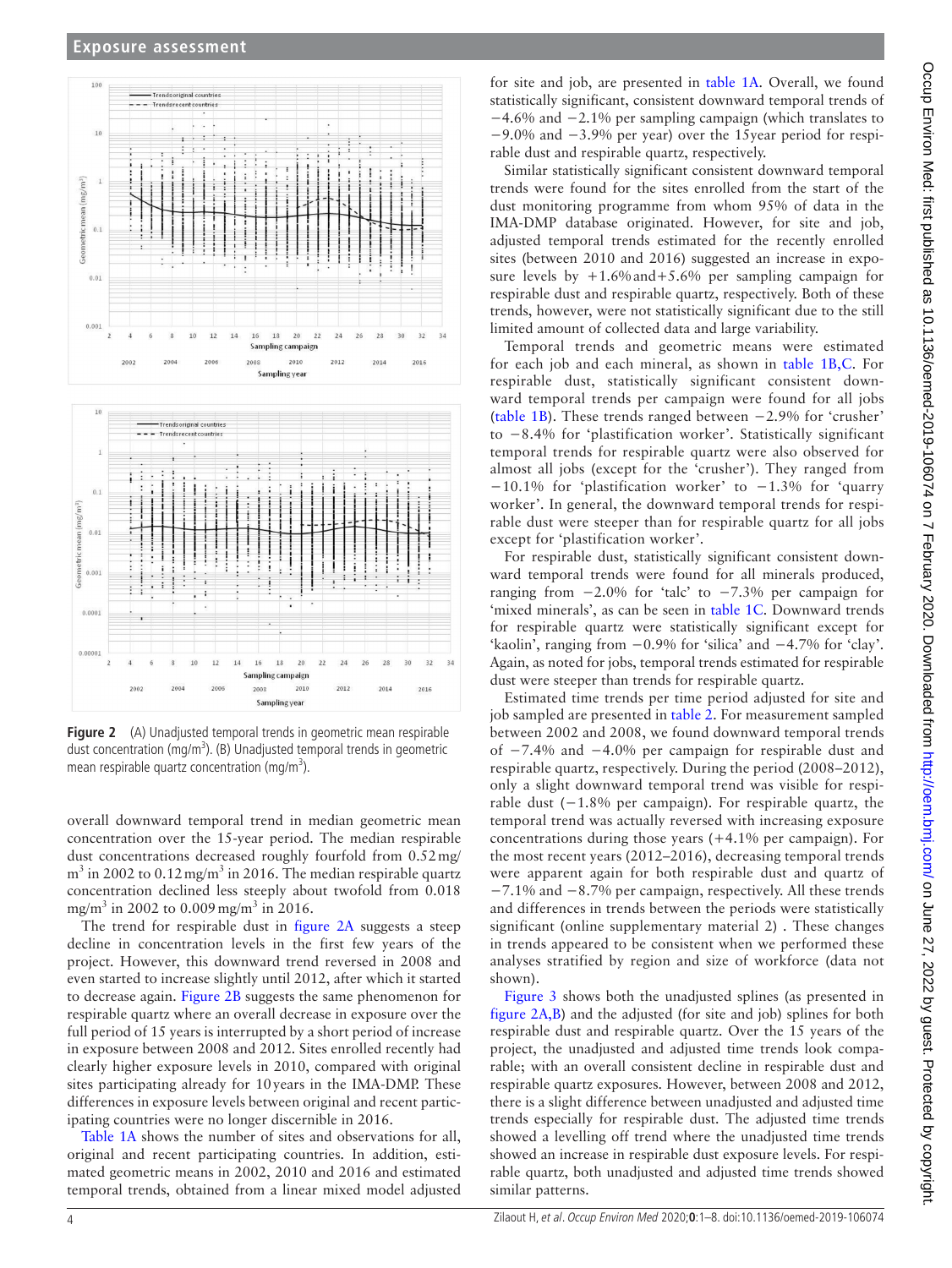<span id="page-4-0"></span>Table 1 Estimated geometric means (mg/m<sup>3</sup>) and temporal trends per campaign for respirable dust and respirable quartz concentrations, (A) overall, (B) per job and (C) mineral produced, adjusted for random effects of site, job and worker

|                       | Respirable dust     |                           |            |                   |            |                     | Respirable quartz  |                     |                           |            |            |            |                     |                    |
|-----------------------|---------------------|---------------------------|------------|-------------------|------------|---------------------|--------------------|---------------------|---------------------------|------------|------------|------------|---------------------|--------------------|
|                       | <b>Sites</b><br>(n) | <b>Observation</b><br>(n) | GM<br>2002 | <b>GM</b><br>2010 | GM<br>2016 | <b>Trend</b><br>(%) | <b>CI</b><br>(95%) | <b>Sites</b><br>(n) | <b>Observation</b><br>(n) | GM<br>2002 | GM<br>2010 | GM<br>2016 | <b>Trend</b><br>(%) | <b>CI</b><br>(95%) |
| (A) Countries         |                     |                           |            |                   |            |                     |                    |                     |                           |            |            |            |                     |                    |
| All                   | 154                 | 25539                     | 0.52       | 0.24              | 0.14       | $-4.6***$           | $-4.8$ to $-4.3$   | 149                 | 22593                     | 0.012      | 0.009      | 0.007      | $-2.1\%$ ***        | $-2.3$ to $-1.8$   |
| Original participants | 132                 | 24254                     | 0.52       | 0.24              | 0.15       | $-4.6\%$ ***        | $-4.9$ to $-4.4$   | 127                 | 21418                     | 0.012      | 0.009      | 0.008      | $-2.1\%***$         | $-2.4$ to $-1.9$   |
| Recent participants   | 22                  | 1285                      |            | 0.40              | 0.48       | $+1.6$              | $-0.3$ to $+5.7$   | 22                  | 1175                      |            | 0.010      | 0.019      | $+5.6$              | $-0.9$ to $+10.3$  |
| $(B)$ Job             |                     |                           |            |                   |            |                     |                    |                     |                           |            |            |            |                     |                    |
| Quarry worker         | 76                  | 2785                      | 0.30       |                   | 0.08       | $-4.8***$           | $-5.5$ to $-4.3$   | 70                  | 2684                      | 0.007      |            | 0.005      | $-1.3***$           | $-2.2$ to $-0.4$   |
| Crusher               | 24                  | 663                       | 0.69       |                   | 0.31       | $-2.9**$            | $-4.1$ to $-1.7$   | 20                  | 390                       | 0.008      |            | 0.006      | $-1.0$              | $-3.0$ to $+1.0$   |
| Miller operator       | 37                  | 1262                      | 0.59       |                   | 0.15       | $-4.9***$           | $-5.8$ to $-4.3$   | 36                  | 1090                      | 0.027      |            | 0.013      | $-2.8***$           | $-4.0$ to $-2.0$   |
| Dry process worker    | 96                  | 2865                      | 0.58       |                   | 0.19       | $-3.9***$           | $-4.7$ to $-3.3$   | 89                  | 2421                      | 0.020      |            | 0.011      | $-2.1***$           | $-3.0$ to $-1.2$   |
| Wet process worker    | 54                  | 1743                      | 0.29       |                   | 0.09       | $-4.1***$           | $-4.9$ to $-3.5$   | 51                  | 1657                      | 0.010      |            | 0.009      | $-0.3$              | $-1.3$ to $+0.6$   |
| Transport worker      | 117                 | 4045                      | 0.40       |                   | 0.10       | $-4.7***$           | $-5.4$ to $-4.5$   | 111                 | 3621                      | 0.010      |            | 0.005      | $-2.5***$           | $-3.2$ to $-1.8$   |
| Bagging worker        | 95                  | 3273                      | 0.88       |                   | 0.24       | $-4.4***$           | $-5.0$ to $-4.0$   | 92                  | 2824                      | 0.030      |            | 0.013      | $-3.0***$           | $-3.8$ to $-2.3$   |
| Foreman               | 92                  | 2339                      | 0.32       |                   | 0.07       | $-5.4***$           | $-6.1$ to $-5.0$   | 87                  | 2153                      | 0.008      |            | 0.006      | $-1.3*$             | $-2.3$ to $-0.5$   |
| Maintenance worker    | 115                 | 3608                      | 0.57       |                   | 0.20       | $-3.6***$           | $-4.3$ to $-3.1$   | 109                 | 3074                      | 0.014      |            | 0.009      | $-1.7**$            | $-3.1$ to $-1.6$   |
| Multiskilled worker   | 71                  | 1005                      | 0.36       |                   | 0.13       | $-3.5***$           | $-4.7$ to $-2.4$   | 68                  | 856                       | 0.013      |            | 0.007      | $-2.0**$            | $-3.7$ to $-0.7$   |
| Plastification worker | 4                   | 156                       | 1.16       |                   | 0.10       | $-8.4***$           | $-10.5$ to $-7.1$  | 4                   | 156                       | 0.280      |            | 0.015      | $-10.1***$          | $-12.6$ to $-8.6$  |
| Laboratory worker     | 81                  | 1755                      | 0.38       |                   | 0.10       | $-4.6***$           | $-5.6$ to $-4.0$   | 76                  | 1627                      | 0.011      |            | 0.008      | $-1.3***$           | $-2.3$ to $-0.3$   |
| (C) Mineral           |                     |                           |            |                   |            |                     |                    |                     |                           |            |            |            |                     |                    |
| Silica                | 64                  | 12036                     | 0.31       |                   | 0.09       | $-4.0$ ***          | $-4.4$ to $-3.8$   | 64                  | 11988                     | 0.013      |            | 0.010      | $-0.9***$           | $-1.3$ to $-0.5$   |
| Clay                  | 9                   | 3221                      | 0.43       |                   | 0.09       | $-5.4***$           | $-6.0$ to $-5.1$   | 9                   | 3221                      | 0.027      |            | 0.008      | $-4.7***$           | $-5.4$ to $-4.3$   |
| Kaolin                | 9                   | 1037                      | 0.70       |                   | 0.26       | $-3.5***$           | $-4.7$ to $-2.5$   | 9                   | 1034                      | 0.0058     |            | 0.0060     | $+0.2$              | $-1.1$ to $+1.4$   |
| Talc                  | 8                   | 1333                      | 0.51       |                   | 0.30       | $-2.0**$            | $-3.1$ to $-1.0$   | 5                   | 100                       | 0.0008     |            | 0.0002     | $-5.1$              | $-0.9$ to $+0.7$   |
| <b>Mixed minerals</b> | 12                  | 2548                      | 1.23       |                   | 0.15       | $-7.3***$           | $-8.2$ to $-7.0$   | 12                  | 2457                      | 0.031      |            | 0.015      | $-2.6***$           | $-3.5$ to $-1.9$   |
| Other minerals        | 40                  | 4281                      | 0.75       |                   | 0.24       | $-4.0***$           | $-4.1$ to $-3.5$   | 38                  | 2793                      | 0.012      |            | 0.004      | $-3.9***$           | $-5.0$ to $-3.0$   |

 $*_{p<0.05}$ ,  $*_{p<0.01}$ ,  $*_{p<0.001}$ .

GM, geometric mean (mg/m<sup>3</sup>).

#### **Discussion**

This study examined the temporal trends in exposure to respirable dust and respirable quartz within the European minerals industrial sector, based on almost 32000 personal exposure measurements obtained over a 15-year period and collected within the IMA-DMP database. It is considered to be representative for the sector and allows for an in-depth analysis of personal exposure to respirable dust and respirable quartz in this sector.

#### **Key findings**

For site and job, adjusted temporal trends showed an overall significant decrease in exposure levels within the European minerals industry over the 15-year period. Statistically significant and consistent downward temporal trends were observed for respirable dust and respirable quartz. The trends were more steeper for respirable dust than for respirable quartz at −9.0% versus −3.9% per year. When stratification was done according to time of enrolment, temporal trends in sites recently enrolled (predominantly from eastern European countries) in the dust monitoring programme showed after adjustment for site and job non-significant upward trends since 2010 for respirable dust and respirable quartz concentrations. Differences in level of exposure and trends between European regions (west vs east) have been reported previously.<sup>18</sup>

Consistent downward temporal trends were observed for all jobs and for (almost all) minerals produced for both respirable dust and respirable quartz. However, during the years 2008– 2012, the downward temporal trends for respirable dust came to a halt, and even reversed for respirable quartz, indicating temporal trends were disrupted by the economic recession faced by most European countries.

<span id="page-4-1"></span>**Table 2** Estimated temporal trends per campaign for respirable dust and quartz exposures for three time periods adjusted for random effects of site, job and worker

|                         | Respirable dust |                           |              |                  | Respirable quartz |                           |              |                    |  |
|-------------------------|-----------------|---------------------------|--------------|------------------|-------------------|---------------------------|--------------|--------------------|--|
| Period                  | Sites (n)       | <b>Observation</b><br>(n) | Trend<br>(%) | CI<br>(95%)      | Sites (n)         | <b>Observation</b><br>(n) | Trend<br>(%) | <b>CI</b><br>(95%) |  |
| All                     | 154             | 25539                     | $-4.6***$    | $-4.8$ to $-4.3$ | 149               | 22593                     | $-2.1***$    | $-2.3$ to $-1.8$   |  |
| Summer2002-summer2008   | 69              | 9686                      | $-7.4***$    | $-8.3$ to $-7.1$ | 66                | 8416                      | $-4.0***$    | $-4.1$ to $-3.3$   |  |
| Winter2008-summer2012   | 125             | 8786                      | $-1.8***$    | $-2.8$ to $-0.9$ | 119               | 7980                      | $+4.1***$    | $+2.6$ to $+5.3$   |  |
| Winter 2012-summer 2016 | 106             | 7067                      | $-7.1***$    | $-8.8$ to $-6.0$ | 99                | 6197                      | $-8.7***$    | $-11.0$ to $-7.2$  |  |
| $***\sim0.001$          |                 |                           |              |                  |                   |                           |              |                    |  |

 $p<0.001$ .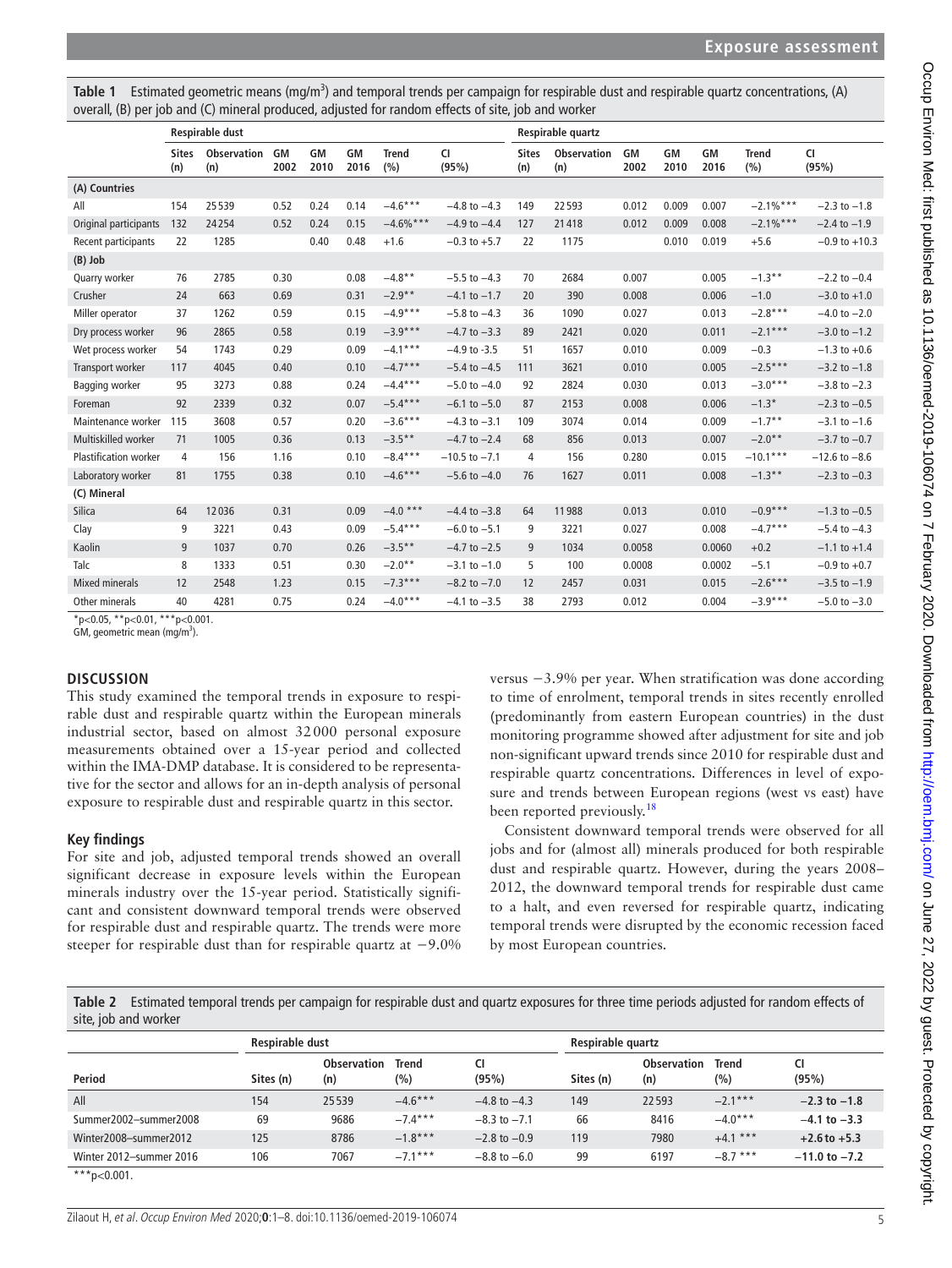

<span id="page-5-0"></span>**Figure 3** Temporal trends of respirable dust (upper) and respirable quartz concentrations (lower) (mg/m<sup>3</sup>), unadjusted (solid line) and adjusted for random effects of site, job and worker (dotted line).

## **IMA-DMP data quality**

The standardised common protocol and strict quality criteria within IMA-DMP allowed this detailed analyses and provide detailed insight into these temporal trends. Although our results are more or less in keeping with other studies where exposure levels appeared to be declining over time, bias due to different sampling strategies applied will not have been an issue in our study (except for using different sampling devices where we could adjust for). Important limitations of most previously reported exposure trends studies were lack of a common measurement protocol and standardised measurement strategies to ensure comparability of exposure data over time and across countries.[19 20](#page-7-3) For instance, within the SYNERGY study it was not possible to adjust for measurement strategy-related factors, which the authors claimed could have resulted in considerable uncertainty and bias in the estimates for RCS exposure per region and might have affected the estimates of temporal trends.<sup>15</sup> The availability of the IMA-DMP standardised common protocol, however, did not prevent the increasing number of measurements below the LoD as a result of declining concentrations respirable dust and respirable quartz. Therefore, more imputations had to be performed in order to end up with unbiased estimates of average exposures and to prevent underestimation of variability in exposure concentrations.<sup>16</sup> Another aspect that could have resulted in bias was the use of various respirable samplers and analytical methods. We assume, however, that the effect of using different samplers will have been small, because we were able to apply correction factors based on a number of comparison studies of sampler efficiencies in wind tunnel and field conditions ([online supplementary material 1\)](https://dx.doi.org/10.1136/oemed-2019-106074). Although these correction factors were based on a relatively small number of studies, they showed consistent patterns and allowed us to derive correction factors enabling unbiased comparison of respirable dust and respirable quartz concentrations from different countries.

#### **Differences in temporal trends between respirable dust and quartz**

Temporal trends were adjusted for site and job, because not every site, job and individual worker were measured during any given campaign. It became clear that the adjusted splines showed considerable differences in overall temporal trends between respirable dust and respirable quartz, with trends being steeper for respirable dust than for respirable quartz. Given the stronger temporal downward trend for respirable dust, we hypothesise that quartz must be more prevalent in the smaller fraction of the respirable dust and hence more difficult to control. This is confirmed by Huggins  $et \t al^{21}$  $et \t al^{21}$  $et \t al^{21}$  who found that quartz particles appeared to be predominantly present in the range between 0.6 and 1.5  $\mu$ m at metal and non-metal mine and plant sites. Also, Page stated that with average dust particle size decreasing, the percentages of quartz were increasing.<sup>[22](#page-7-5)</sup>

The splines after adjustment indicated somewhat higher concentrations for respirable dust but lower for respirable quartz when compared with unadjusted splines. Sites participating longer in the IMA-DMP with more observations in the database had relatively lower respirable dust concentrations but higher respirable quartz concentrations than sites with fewer observations. Adjusting for site therefore resulted in higher respirable dust but lower respirable quartz concentrations.

#### **Comparison of temporal trends with the literature**

In line with our study, the SYNERGY study showed an overall annual decrease in quartz exposure levels over almost three decades (1976–2009) across a wide range of European indus-tries,<sup>[15](#page-6-14)</sup> but the reported  $-6%$  per annum is somewhat steeper than seen within the IMA-DMP at almost −4% per annum. The industry, within the SYNERGY project, most comparable to our study was the British quarry industry. It showed a slower decrease in respirable dust exposure of −6% per annum between 1984 and 2004, based on 2937 measurements, than we did (−9%). Like in our study, the corresponding quartz concentrations decreased at a slower rate of  $-1.2%$  per annum.<sup>[15](#page-6-14)</sup> Our findings concur also with other studies that previously reported downward trends for respirable dust  $(-5\%)^{13}$  $(-5\%)^{13}$  $(-5\%)^{13}$  and quartz  $(-11\%)$ ,<sup>[12](#page-6-11)</sup>  $(-7\%)$ ,<sup>[13](#page-6-12)</sup> (−6%)<sup>[23](#page-7-6)</sup> and (−10%)<sup>24</sup> within several industries worldwide.

In our study, temporal changes varied from job to job. The 'plastification worker', for instance, showed the steepest decline in respirable dust and respirable quartz concentration. This was not surprising given the very high concentrations for this job at the beginning of the DMP. The second highest exposed job was the 'bagging worker'. Watts *et al* reported these workers having the highest exposure to quartz in metal and non-metal mining.<sup>25</sup> Anderson *et al* also showed that bagging jobs historically tended to have the greatest quartz exposures.<sup>26</sup> Interestingly, in the study of Anderson *et al*, quarry and wet process workers had the lowest exposures and these findings are also in line with our results. In another study conducted within the American industrial sand industry, very significant reductions in respirable quartz over time (1970–2010) were described for most work processes and activities including bagging operations and wet processing. $^{2}$ 

#### **Macroeconomic developments affecting temporal trends**

Our study indicates that the overall downward temporal trends in exposure to respirable dust and respirable quartz were not constant over the full period of 15 years. The observed changes in temporal trends could be associated with global economic developments. Especially between 2008 and 2012, the downward temporal trends came to a halt and in the case of quartz even slightly reversed. The recession started around 2008–2009 and in this industry had resulted in downsizing of workforces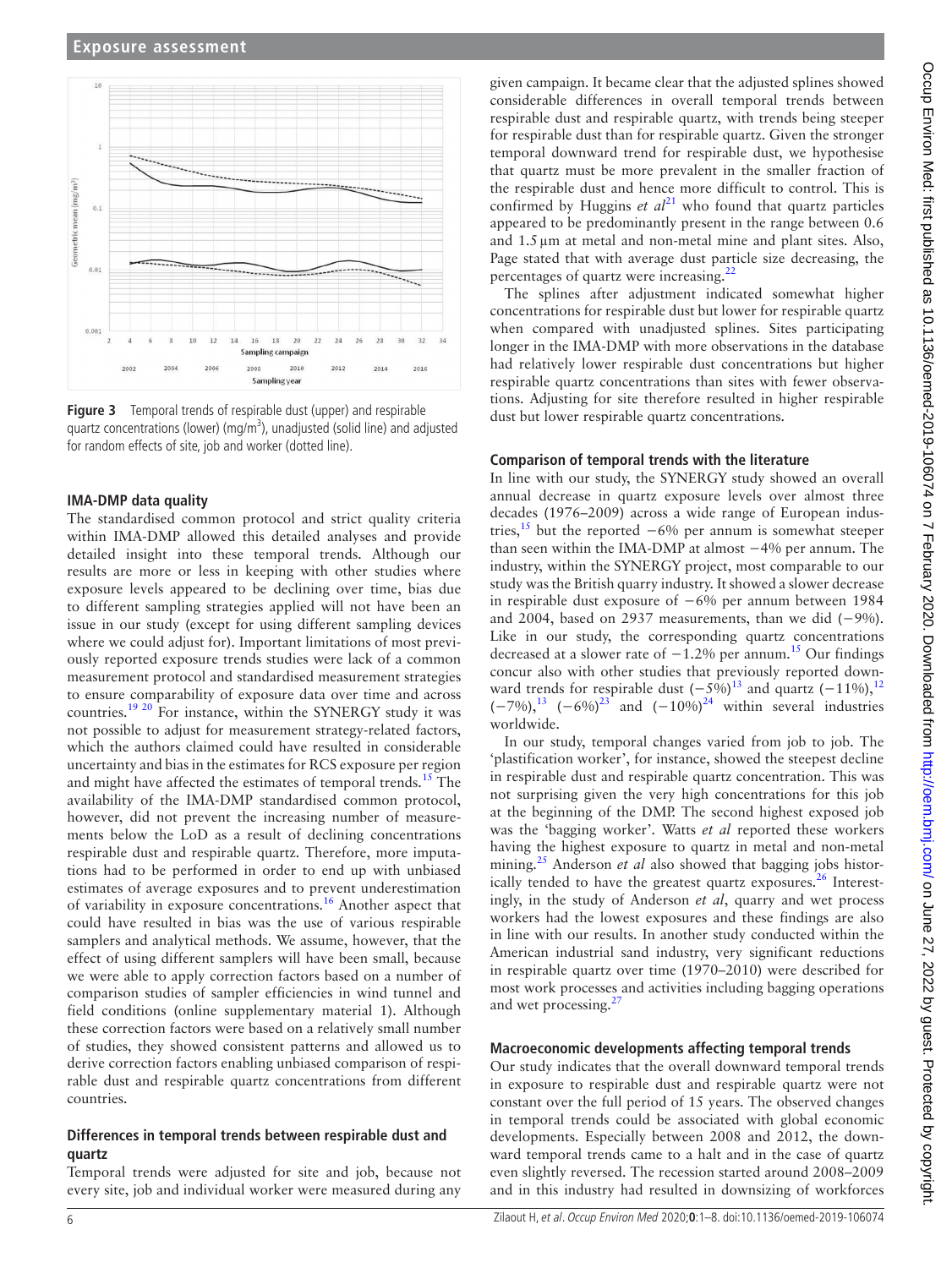resulting in more diverse (including more dusty) tasks and potentially less time for good housekeeping in the workers still employed. In addition, cutting costs might have also resulted in delayed or less maintenance of ventilation (replacement of filters), or delayed investments in control measures and new machinery. Comparable non-linear time trends were also visible in the ExpoSYN exposure database due to macroeconomic changes in the early  $1980s$  and early  $2000s<sup>28</sup>$  In another study, based on dust measurements in Russian asbestos mines, dust concentrations increased after a period of decrease due to polit-ical and economic reform in the late 1980s and early 1990s.<sup>[29](#page-7-12)</sup> Lack of financial resources to repair machines and invest in new ones or to install or maintain control measures resulted in higher exposures to dust.<sup>2</sup>

The decrease in exposure concentrations within the IMA-DMP might have been the result of direct feedback to companies in the form of company reports prepared after each sampling campaign. These reports helped companies to identify and intervene in hotspots where exposures are not in compliance. Recently, Basinas *et al* showed in a randomised intervention study that feedback on measured concentration as such could reduce exposure levels among farmers already by  $20\% - 30\%$ .<sup>30</sup> It is most likely that decrease in exposure concentrations within the IMA-DMP has occurred due to increased awareness of presence and health effects of RCS and resulting changes in behaviour during task performances among the involved workers. Basinas *et al* concluded that reductions in dust exposure levels among farmers most likely resulted from changes in working style and changes in behaviour during task performances.[30](#page-7-13) Also, Peters *et al* reported that decreasing exposure levels to respirable quartz are likely a result of awareness around health effects of RCS, modifying mining practices and advanced control measures.<sup>[14](#page-6-13)</sup> In addition, proper housekeeping and prevention of leakages (or spillages) could play a substantial role in reducing exposure levels in the working environment. Cherrie *et al* suggested technological changes in production processes, availability of improved equipment and stronger national legislation as main drivers for reducing exposure levels.<sup>31</sup> Several control measures within the European mineral industry sector have been implemented to reduce the exposure levels, including automation of bagging lines, introduction of fogging systems and enclosure of bagging installation.<sup>32</sup> To evaluate the effects of interventions, provisions for standardised collection of information on control measures have recently been incorporated in the IMA-DMP database.

## **Conclusions**

Significant downward trends were found for both exposure to respirable dust and respirable quartz over a 15-year period. The value of the IMA-DMP database has been proven by showing precise estimates of trends in concentrations over time and it enables accurate estimation of exposure to respirable dust and quartz for multiple sites, jobs and minerals produced for different time periods across Europe.

To our knowledge, this is the first time that analysis of temporal trends point at an effect of a global economic crisis on measured personal concentrations in sites across Europe. It can be hypothesised that this industrial sector was not unique in this respect. By further investigating and improving current situations with elevated exposure levels, the IMA-DMP database will be instrumental for the mineral industry to be able to meet the recently introduced European OEL, be ready for future limits and provide accurate exposure estimated for future human observational studies.

**Acknowledgements** The authors gratefully thank the participating companies and their employees all across Europe for their cooperation by submitting measured personal data and the exchange of insights at the biennial debriefing meetings.

**Contributors** HZ collected the exposure data from the European Industrial Minerals Association's Dust Monitoring Programme (IMA-DMP) database, performed the statistical analyses and drafted the manuscript. RH and HK manage the IMA-DMP database, designed the study, provided guidance for statistical analyses and critically reviewed the manuscript. All authors have read and approved the final version of the manuscript.

**Funding** We gratefully acknowledge the funding of this project by the Industrial Minerals Association Europe (IMA-Europe). The funder had no involvement in the analysis and interpretation of the data, in the writing of this manuscript and the decision to submit the paper for publication. All authors contributed to the interpretation of the results and all approved the final version before submission.

**Competing interests** None declared.

**Patient consent for publication** Not required.

**Provenance and peer review** Not commissioned; externally peer reviewed.

**Data availability statement** Data are not available due to confidentiality requirements.

**Open access** This is an open access article distributed in accordance with the Creative Commons Attribution Non Commercial (CC BY-NC 4.0) license, which permits others to distribute, remix, adapt, build upon this work non-commercially, and license their derivative works on different terms, provided the original work is properly cited, appropriate credit is given, any changes made indicated, and the use is non-commercial. See: [http://creativecommons.org/licenses/by-nc/4.0/.](http://creativecommons.org/licenses/by-nc/4.0/)

#### **ORCID iD**

Hicham Zilaout<http://orcid.org/0000-0002-6139-1442>

#### **References**

- <span id="page-6-0"></span>1 Brown TP, Rushton L. Mortality in the UK industrial silica sand industry: 2. A retrospective cohort study. [Occup Environ Med](http://dx.doi.org/10.1136/oem.2004.017731) 2005;62:446-52.
- <span id="page-6-1"></span>Rees D, Murray J. Silica, silicosis and tuberculosis. [Int J Tuberc Lung Dis](http://www.ncbi.nlm.nih.gov/pubmed/17439668) 2007;11:474–84.
- <span id="page-6-2"></span>3 Wilson WE, Chow JC, Claiborn C, et al. Monitoring of particulate matter outdoors. Chemosphere, 2002: 1009–43.
- <span id="page-6-3"></span>4 Steenland K, Mannetje A, Boffetta P, et al. Pooled exposure-response analyses and risk assessment for lung cancer in 10 cohorts of silica-exposed workers: an IARC multicentre study. [Cancer Causes Control](http://dx.doi.org/10.1023/A:1012214102061) 2001;12:773–84.
- <span id="page-6-4"></span>5 In: IARC monographs on the evaluation of carcinogenic risks to humans / World Health Organization, International Agency for Research on Cancer. IARC Working group on the evaluation of carcinogenic risks to humans: silica, some Silicates, coal dust and Para-Aramid fibrils. Lyon, 1996, 1997: 1–475.
- <span id="page-6-5"></span>6 2012. In: IARC Monographs on the evaluation of carcinogenic risks to humans, 100C/ International Agency for Research on Cancer. IARC Working group on the evaluation of carcinogenic risks to humans: silica dust, crystalline in the form of quartz or cristobalite. Lyon, 2012.
- <span id="page-6-6"></span>7 Official Journal of the European Union (OJ L345) - Article 1(4). Directive (EU) 2017/2398 of the European Parliament and of the Council of 12 December 2017 amending directive 2004/37/EC on the protection of workers from the risks related to exposure to carcinogens or mutagens at work.
- <span id="page-6-7"></span>8 Scientific Committee on Occupational Exposure Limits. Recommendation from SCOEL for Silica, Crystalline (respirable dust). Brussels, Belgium: European Commission Employment, Social Affairs & Inclusion, Health and Saftety at work, November 2003 (SCOEL/SUM/94).
- <span id="page-6-8"></span>9 Occupational Safety and Health Administration (OSHA). Small entity compliance guide for the Respirable crystalline silica standard for general industry and maritime, (OSHA 3911-07 2017). Small entity compliance guide for the Respirable crystalline silica standard for construction. (OSHA 3902-07R 2017). Occupational Safety and Health Administration (OSHA), 2017.
- <span id="page-6-9"></span>10 Zilaout H, Vlaanderen J, Houba R, et al. 15 years of monitoring occupational exposure to respirable dust and quartz within the European industrial minerals sector. Int J Hyg [Env Heal](http://dx.doi.org/10.1016/j.ijheh.2017.03.010) 2017;220:810–9.
- <span id="page-6-10"></span>11 Seixas NS, Wegman D. Looking upstream. [Ann Work Expo Heal](http://dx.doi.org/10.1093/annweh/wxz025) 2019;63:485-7.
- <span id="page-6-11"></span>12 Sanderson WT, Steenland K, Deddens JA. Historical respirable quartz exposures of industrial sand workers: 1946-1996. [Am J Ind Med](http://dx.doi.org/10.1002/1097-0274(200010)38:4<389::AID-AJIM4>3.0.CO;2-J) 2000;38:389–98.
- <span id="page-6-12"></span>13 Dosemeci M, McLaughlin JK, Chen JQ, et al. Historical total and respirable silica dust exposure levels in mines and pottery factories in China. [Scand J Work Environ Health](http://www.ncbi.nlm.nih.gov/pubmed/8929687) 1995;21:39–43.
- <span id="page-6-13"></span>14 Peters S, Vermeulen R, Fritschi L, et al. Trends in exposure to respirable crystalline silica (1986-2014) in Australian mining. [Am J Ind Med](http://dx.doi.org/10.1002/ajim.22740) 2017;60:673–8.
- <span id="page-6-14"></span>15 Peters S, Vermeulen R, Portengen L, et al. Modelling of occupational respirable crystalline silica exposure for quantitative exposure assessment in community-based case-control studies. [J Environ Monit](http://dx.doi.org/10.1039/c1em10628g) 2011;13:3262-8.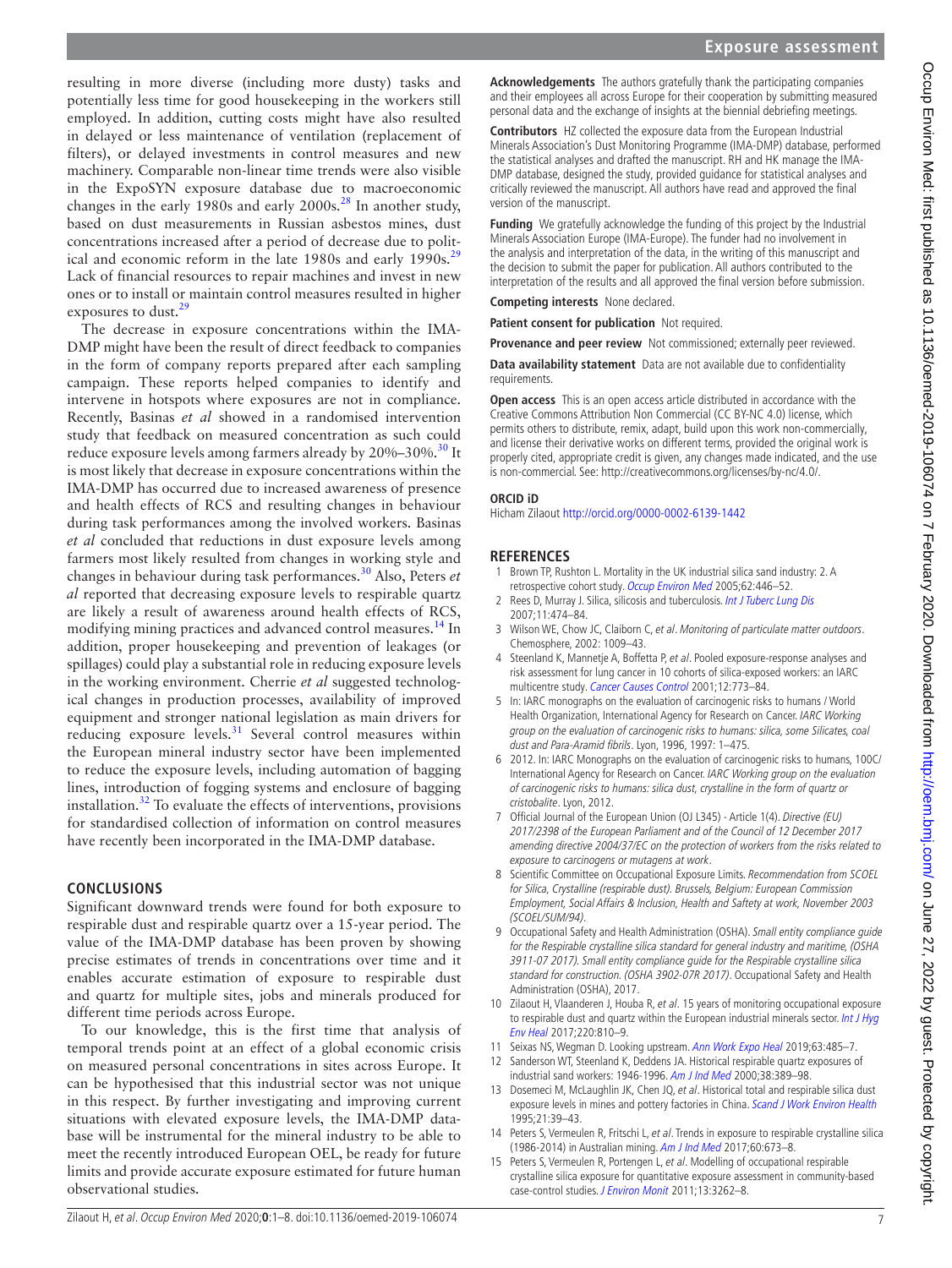- <span id="page-7-0"></span>16 Jin Y, Hein MJ, Deddens JA, et al. Analysis of lognormally distributed exposure data with repeated measures and values below the limit of detection using SAS. Ann [Occup Hyg](http://dx.doi.org/10.1093/annhyg/meq061) 2011;55:97–112.
- <span id="page-7-1"></span>17 Harrell FE. Regression modeling strategies : with applications to linear models, logistic regression, and survival analysis. New York: Springer, 2001.
- <span id="page-7-2"></span>18 Peters S, Vermeulen R, Portengen L, et al. SYN-JEM: a quantitative Job-Exposure matrix for five lung carcinogens. [ANNHYG](http://dx.doi.org/10.1093/annhyg/mew034) 2016;60:795–811.
- <span id="page-7-3"></span>19 De Vocht F, Hirst A, Gardner A. Application of PUF foam inserts for respirable dust measurements in the brick-manufacturing industry. [Ann Occup Hyg](http://dx.doi.org/10.1093/annhyg/men068) 2009;53:19-25.
- 20 Burstyn I, Kromhout H, Cruise PJ, et al. Designing an international industrial hygiene database of exposures among workers in the asphalt industry. [Ann Occup Hyg](http://dx.doi.org/10.1016/S0003-4878(99)00102-7) 2000;44:57–66.
- <span id="page-7-4"></span>21 Huggins CW, Johnson SN, Segreti JM, et al. Determination of alpha quartz particle distribution in Respirable coal mine dust samples and reference standards. Bureau of mines report of investigations; RI 8975. USA, 1985.
- <span id="page-7-5"></span>22 Page SJ. Comparison of coal mine dust size distributions and calibration standards for crystalline silica analysis. [AIHA J](http://dx.doi.org/10.1080/15428110308984781) 2003;64:30–9.
- <span id="page-7-6"></span>23 Baldwin PEJ, Yates T, Beattie H, et al. Exposure to respirable crystalline silica in the GB brick manufacturing and stone working industries. [Ann Work Expo Heal](http://dx.doi.org/10.1093/annweh/wxy103) 2019;63:184–96.
- <span id="page-7-7"></span>24 Yassin A, Yebesi F, Tingle R. Occupational exposure to crystalline silica dust in the United States, 1988-2003. [Environ Health Perspect](http://dx.doi.org/10.1289/ehp.7384) 2005;113:255–60.
- <span id="page-7-8"></span>25 Watts WF, Huynh TB, Ramachandran G. Quartz concentration trends in metal and nonmetal mining. [J Occup Environ Hyg](http://dx.doi.org/10.1080/15459624.2012.733566) 2012;9:720-32.
- <span id="page-7-9"></span>26 Andersson L, Burdorf A, Bryngelsson I-L, et al. Estimating trends in quartz exposure in Swedish iron foundries--predicting past and present exposures. [Ann Occup Hyg](http://dx.doi.org/10.1093/annhyg/mer106) 2012;56:362–72.
- <span id="page-7-10"></span>27 Rando RJ, Vacek PM, Glenn RE, et al. Retrospective assessment of Respirable quartz exposure for a silicosis study of the industrial sand industry. [Ann Work Expo Heal](http://dx.doi.org/10.1093/annweh/wxy064) 2018;62:1021–32.
- <span id="page-7-11"></span>28 Kromhout H, Houba R, Peters S, et al. 0379 Should we take major macro-economic and political developments into account when assessing long-term occupational exposures for epidemiological research? [Occup Environ Med](http://dx.doi.org/10.1136/oemed-2014-102362.148) 2014;71:A48.1-A48.
- <span id="page-7-12"></span>29 Schonfeld SJ, Kovalevskiy EV, Feletto E, et al. Temporal trends in airborne dust concentrations at a large chrysotile mine and its Asbestos-enrichment factories in the Russian Federation during 1951–2001. [Ann Work Expo Heal](http://dx.doi.org/10.1093/annweh/wxx051) 2017;61:797–808.
- <span id="page-7-13"></span>30 Basinas I, Sigsgaard T, Bønløkke JH, et al. Feedback on measured dust concentrations reduces exposure levels among farmers. [ANNHYG](http://dx.doi.org/10.1093/annhyg/mew032) 2016;60:812–24.
- <span id="page-7-14"></span>31 Cherrie JW, Van Tongeren M, Semple S. Exposure to occupational carcinogens in Great Britain. Ann Occup Hyg 2007;51:653–64.
- <span id="page-7-15"></span>32 The European Network on Silica (NEPSI). Agreement on workers health protection through the good handling and use of crystalline silica and products containing it. Annex 1, good practices (good practice guide); NEPSI: Brussels, Belgium, 2013. Available:<https://www.nepsi.eu/good-practice-guide> [Accessed 03 Jul 2019].